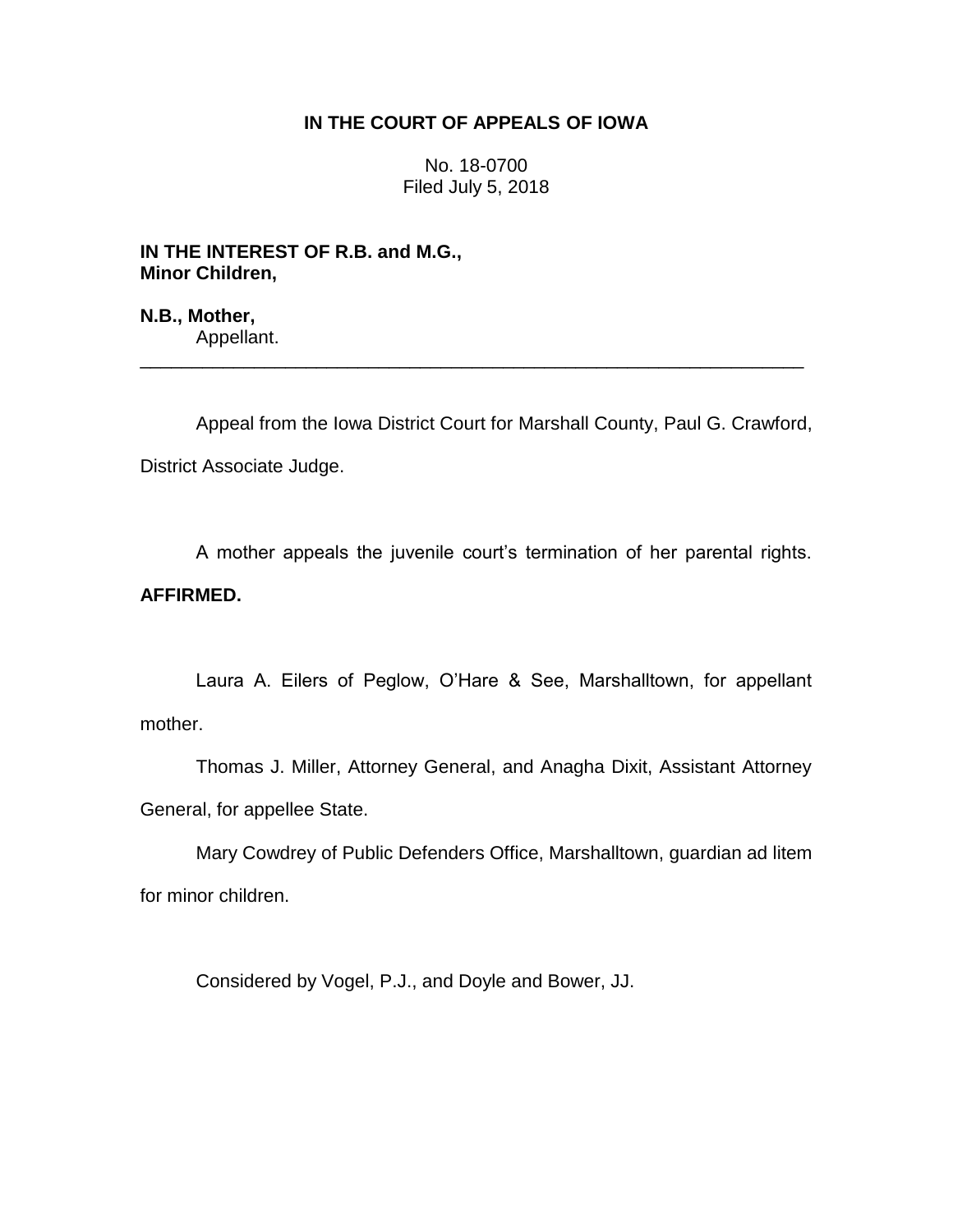### **BOWER, Judge.**

 $\overline{a}$ 

A mother appeals the juvenile court order terminating her parental rights. We find there is clear and convincing evidence in the record to support termination, termination is in the children's best interests, no exceptions to termination are applicable, and the Iowa Indian Child Welfare Act (ICWA) requirements have been met. We affirm the decision of the juvenile court terminating the mother's parental rights.

## **I. Background Facts & Proceedings**

N.B. is the mother of R.B., born in 2005, and M.G., born in 2015. N.B. and R.B. are members of the Sac and Fox Tribe of the Mississippi of Iowa (the Tribe). M.G. is not a member of the Tribe.

In the fall of 2016, N.B. left the children with family and friends for extended periods. The caretakers did not have insurance for or the authority to obtain medical care for the children. The Iowa Department of Human Services (DHS) removed R.B. from N.B.'s care on November 1, 2016.<sup>1</sup> M.G. was removed November 15. DHS placed R.B. with a maternal great-aunt who is a member of the Tribe. M.G. was placed with paternal grandparents.

In separate hearings in December 2016, the juvenile court adjudicated R.B. and M.G. as children in need of assistance (CINA): R.B. pursuant to Iowa Code section  $232.2(6)(a)$ ,  $(c)(2)$ , and  $(e)$   $(2016)$ , and M.G. pursuant to section 232.2(6)(a), (c)(2), (g), and (j). N.B. did not appear at the adjudication hearing for either child. The court held dispositional hearings in January 2017, and the mother

<sup>&</sup>lt;sup>1</sup> The children had previously been removed from N.B.'s care in 2015, and DHS had conducted other investigations into N.B.'s care.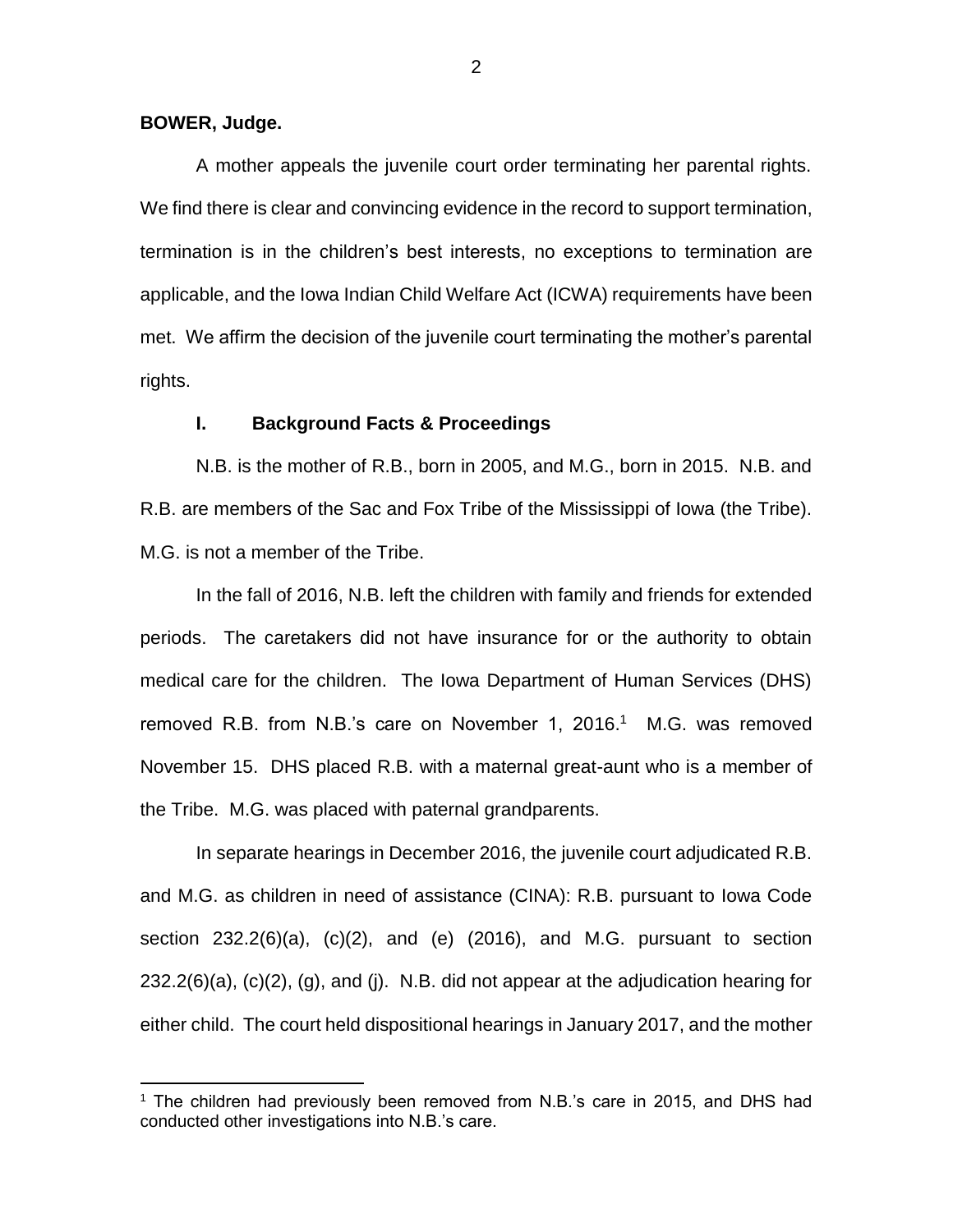again failed to appear. The court continued the CINA adjudications and confirmed the placements. On June 1, the court entered orders continuing the respective placements of R.B. and M.G. N.B. did not attend the related hearings.

Over the course of the juvenile court proceedings, which lasted more than a year, the mother visited with the children a total of nine times, each visit lasting approximately two hours.<sup>2</sup> N.B. was actively using controlled substances and had active warrants for her arrest throughout the proceedings. She has not provided financial, emotional, mental, or physical support or care for the children from the time of the removals. N.B. discussed her need for treatment with the DHS social worker and a social worker affiliated with her Tribe and completed substanceabuse evaluations, but did not pursue a placement available at an inpatient facility or any other treatment. N.B. refused drug testing requested by the DHS worker, was not in consistent or reliable contact with her social worker or the children, and never established a safe or stable place for the children to live with her.

On December 6, the State filed a petition seeking termination of the mother's rights to both children.

The termination hearing was held January 19, 2018. The mother again did not appear. The court heard testimony from the DHS worker and the Tribe's ICWA coordinator.<sup>3</sup> Both the social worker and the ICWA coordinator recommended termination of N.B.'s parental rights.

 $\overline{a}$ 

3

 $2$  N.B. may have visited just R.B. a tenth time in December 2017.

<sup>&</sup>lt;sup>3</sup> The ICWA coordinator meets the requirements of a qualified expert witness under Iowa Code section 232B.10.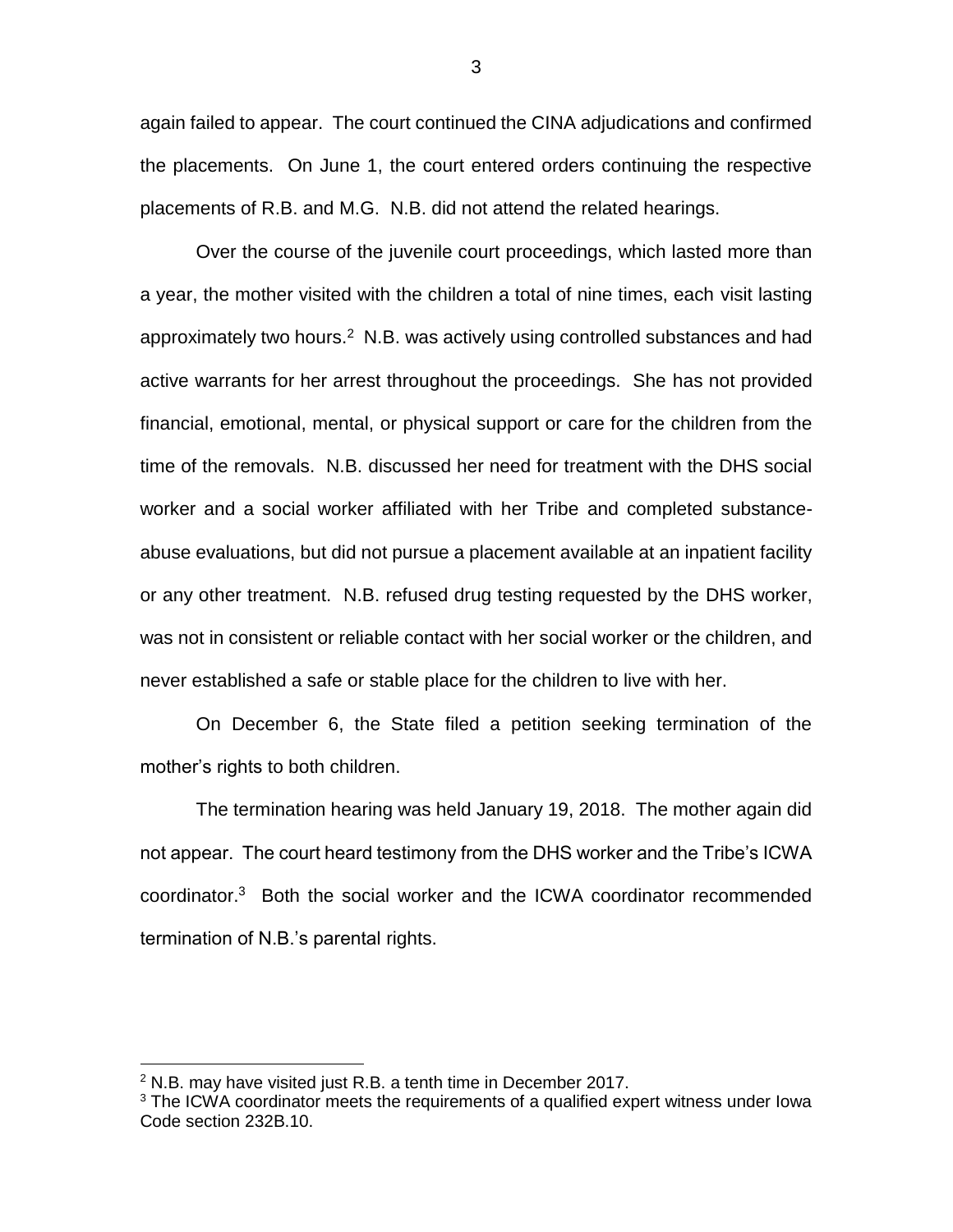On April 9, the court terminated the mother's parental rights to R.B. under Iowa Code section 232.116(1)(e) and (f) (2017), and her rights to M.G. under section 232.116(1)(e) and (h).<sup>4</sup> The court found termination was in the children's best interests and no exceptions to termination, as set out in section 232.116(3), should be applied. The mother now appeals.

# **II. Standard of Review**

The scope of review is de novo. *In re D.W.*, 791 N.W.2d 703, 706 (Iowa 2010). Clear and convincing evidence is needed to establish the grounds for termination. *In re J.E.*, 723 N.W.2d 793, 798 (Iowa 2006). Where there is clear and convincing evidence, there is no serious or substantial doubt about the correctness of the conclusion drawn from the evidence. *In re D.D.*, 653 N.W.2d 359, 361 (Iowa 2002).

The paramount concern in all termination proceedings is the best interests of the children. *In re L.L.*, 459 N.W.2d 489, 493 (Iowa 1990); *In re D.S.*, 806 N.W.2d 458, 465 (Iowa Ct. App. 2011).

## **III. Grounds for Termination**

 $\overline{a}$ 

Under Chapter 232, we follow a three-step analysis for termination of parental rights. *In re P.L.*, 778 N.W.2d 33, 39 (Iowa 2010). If we find a basis for termination exists under section 232.116(1), we then proceed to determine whether termination is in the best interests of the child under section 232.116(2). *Id.* Finally, we must consider whether any of the statutory exceptions in section 232.116(3) allow the court to decline to terminate. *Id.* Where the district court has

<sup>&</sup>lt;sup>4</sup> The court also terminated the rights of A.M., father of R.B., and G.G., father of M.G., under the same sections as the mother. Neither father appealed the terminations.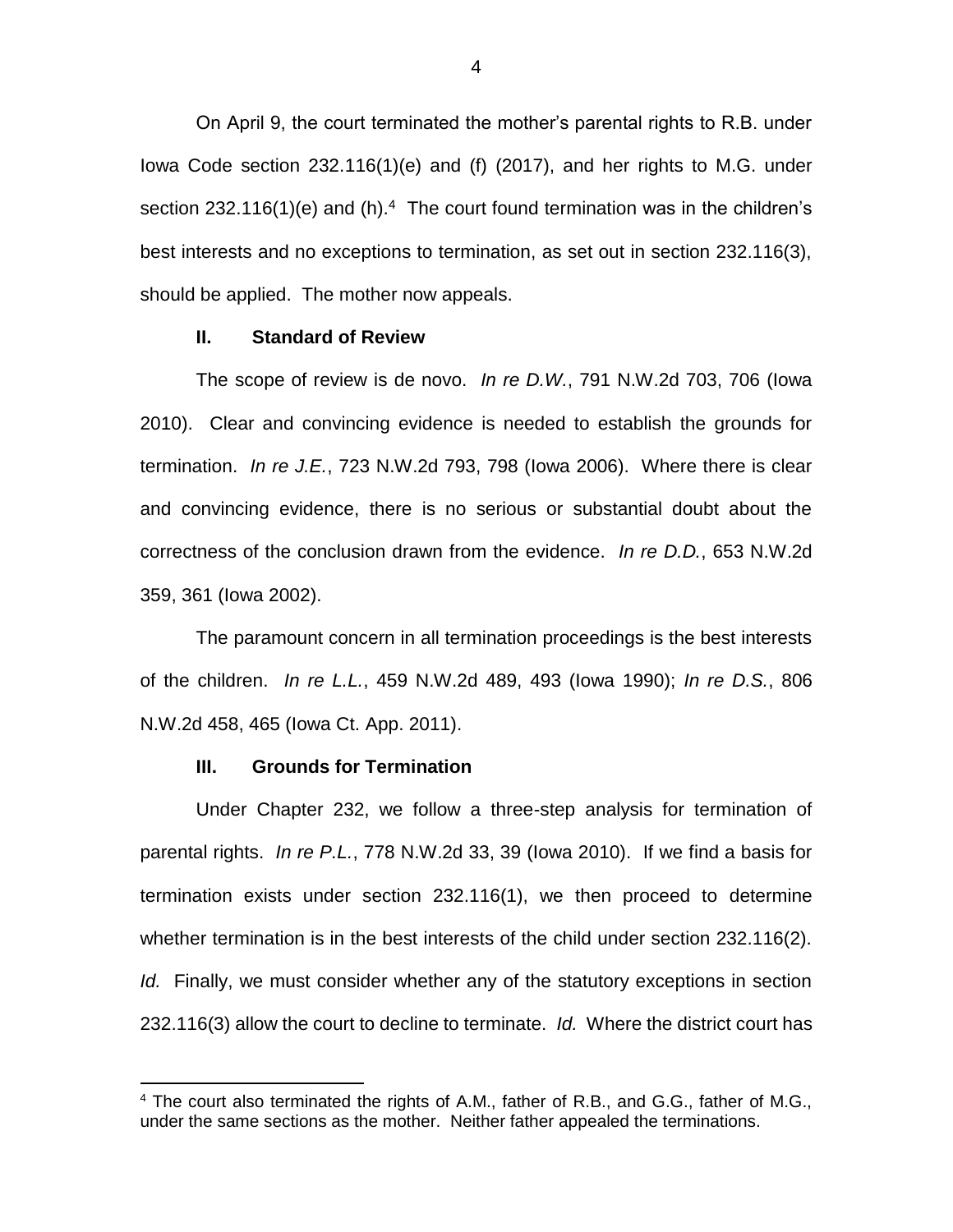cited multiple grounds for termination, we may affirm on any one ground supported by clear and convincing evidence. *D.W.*, 791 N.W.2d at 707. Upon a review of the record, we find grounds for termination exists under section 232.116(1)(e).

Iowa's Indian Child Welfare Act (ICWA), Iowa Code chapter 232B, extends further protections to Indian families and tribes. *D.S.*, 806 N.W.2d at 465. "[T]he . . . ICWA has a dual purpose—to protect the best interests of a child and preserve the Indian culture." *In re J.L.*, 779 N.W.2d 481, 492 (Iowa Ct. App. 2009). The provisions of the ICWA are strictly construed. *In re C.A.V.*, 787 N.W.2d 96, 99 (Iowa Ct. App. 2010). The termination of the parental rights of an Indian child must be supported by evidence beyond a reasonable doubt that "the continued custody of the child by the child's parent or Indian custodian is likely to result in serious emotional or physical damage to the child." Iowa Code § 232B.6(6)(a); *see D.S.*, 806 N.W.2d at 465. The evidence must include testimony of a qualified expert witness as described in section 232B.10. Iowa Code § 232B.6(6)(a).

#### **IV. Analysis**

The mother admits grounds exist for the termination of her parental rights under Iowa Code section 232.116(1). The children were removed from her care in November 2016, and at the time of removal neither was in her physical custody but instead in the care of friends and family members. Both DHS and her Tribe have made reasonable efforts to help the mother enter treatment. N.B. made no effort to enter treatment, did not establish a residence for herself or the children, and visited each child less than twenty hours over a period of fourteen months, exhibiting no effort to maintain communications or relationships with the children. In short, she made "no reasonable efforts to resume care of the child[ren] despite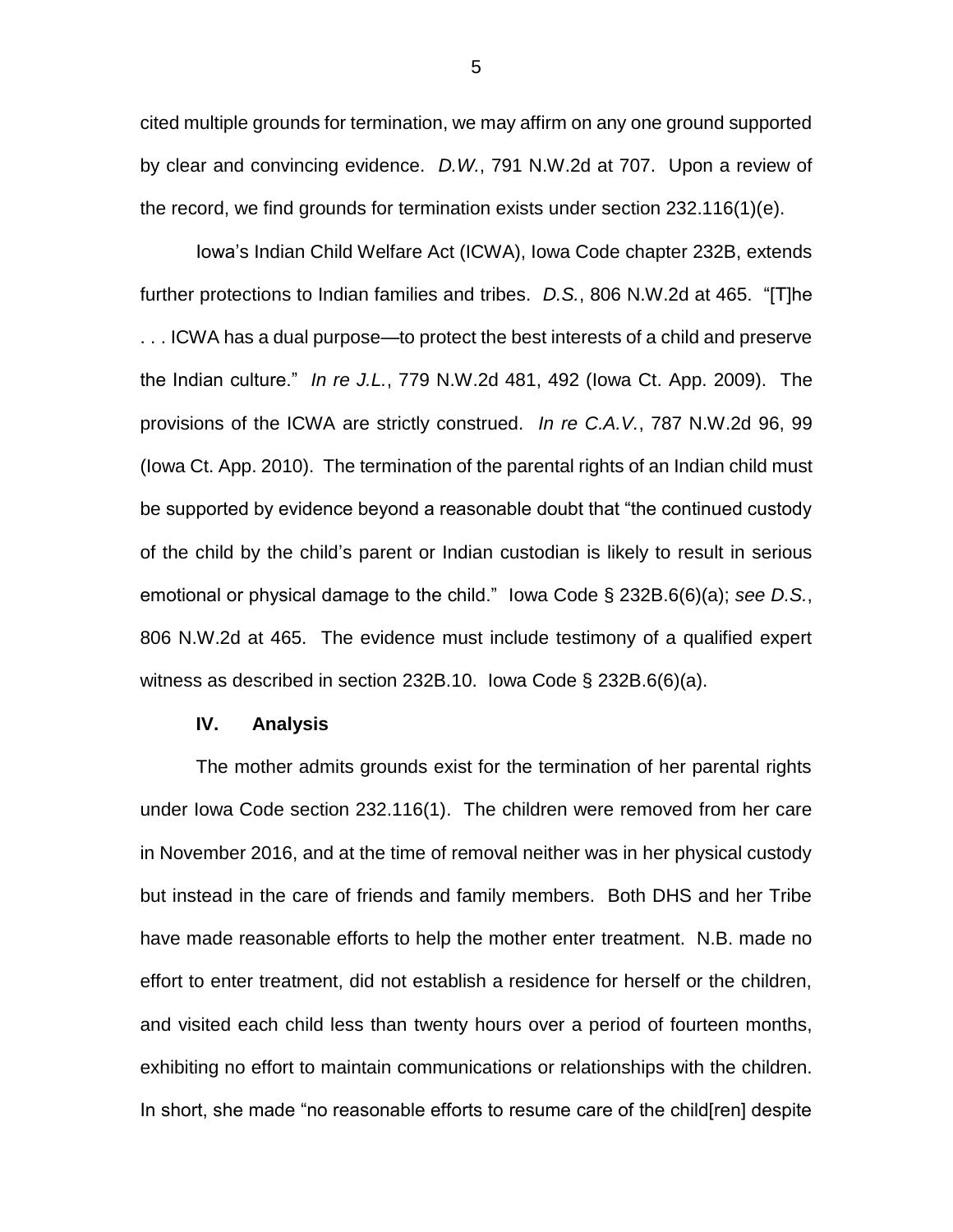being given the opportunity to do so." *Id.* § 232.116(1)(e). The State has proven by clear and convincing evidence the mother's parental rights should be terminated.

R.B. is an ICWA-covered child, requiring evidence beyond a reasonable doubt that continued custody is likely to result in serious emotional or physical damage to the child in order to terminate the parent's rights. *Id.* § 232B.6(6)(a). Based on the evidence presented, including the testimony of the Tribe's ICWA coordinator as a qualified expert witness, the juvenile court concluded the requirement had been met. Considering the mother's continued substance abuse, lack of a home or medical care for the child, frequent and prolonged absences, and other evidenced behaviors, we agree the mother's continuing custody would likely result in serious emotional damage and physical danger for R.B. and the ICWA requirement for termination is met.

## **V. Best Interests**

The mother claims termination of her parental rights is not in the children's best interests. In determining children's best interests, we "give primary consideration to the child's safety, to the best placement for furthering the longterm nurturing and growth of the child, and to the physical, mental, and emotional condition and needs of the child." *Id.* § 232.116(2); *In re A.S.*, 906 N.W.2d 467, 474 (Iowa 2018). We consider the child's long-range as well as immediate best interests. *In re T.P.*, 757 N.W.2d 267, 269 (Iowa Ct. App. 2008).

We find termination of the mother's parental rights is in the children's best interests. The record clearly shows N.B. is unable to care for the physical, mental, or emotional condition of either child. The children need stable and safe homes,

6